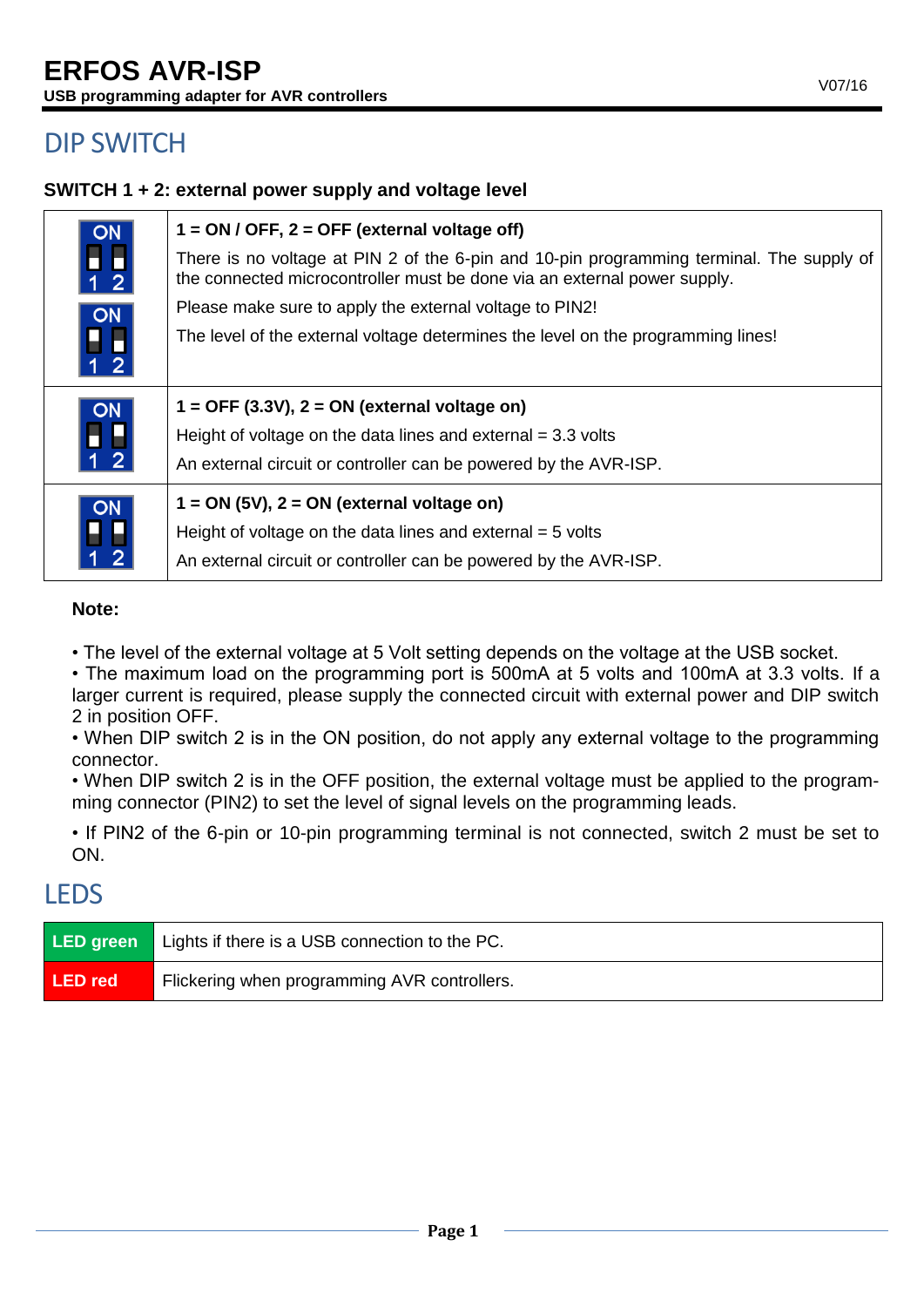# Connection of an AVR controller





Connect the programming port lines on the ERFOS-AVR-ISP directly to the pins on the controller:

| 10-pol. Pin header      | 6-pol. Pin header | <b>AVR-Controller</b> |
|-------------------------|-------------------|-----------------------|
| PIN1 (MOSI)             | PIN4 (MOSI)       | MOSI oder PDI         |
| PIN5 (RESET)            | PIN5 (RESET)      | <b>RESET</b>          |
| PIN7 (SCK)              | PIN3 (SCK)        | <b>SCK</b>            |
| PIN9 (MISO)             | PIN1 (MISO)       | MISO oder PDO         |
| Optional:<br>PIN3 (OSC) |                   | XTAL1 (XTALIN)        |

The pin numbers of AVR controllers vary depending on the type and body shape. Please take a look at the datasheet to find the right pin numbers for your controller.

## *NOTES, TIPS!*

• Some AVR controllers (e.g., AT90CAN32 / 64/128, ATMega64 / 128) have special programming pins PDI, PDO. Please use these cables instead of MISO / MOSI (see data sheet).

• ERFOS-AVR-ISP supports adaptive SPI bit rate adjustment. Setting the SPI bit rate too high will usually result in the connected AVR controller not being detected. The rule states that the SPI bit rate must be four times the clock speed of the controller. If a connection cannot be established at the set bit rate, AVR-ISP will automatically switch to lower bit rates until the controller responds.

• If the connected AVR controller still does not want to respond, first check the line connections. MISO to MISO and MOSI to MOSI, this is often reversed. Does the connected microcontroller have a power supply? Maybe the AVR controller lacks the system clock because the fuses are set to external clock. In this case, a crystal can be connected to the XTAL pins of the controller for clock generation or the clock signal from PIN3 (OSC) of the 10-pin header can be connected to XTALIN or XTAL1 (see data sheet of the controller). The clock frequency can be set with ATMEL-Studio via the function "Board-Setting - Clock Generator".

• ERFOS-AVR-ISP does not support ATXMega controller with PDI interface and ATTiny controller with TPI interface.